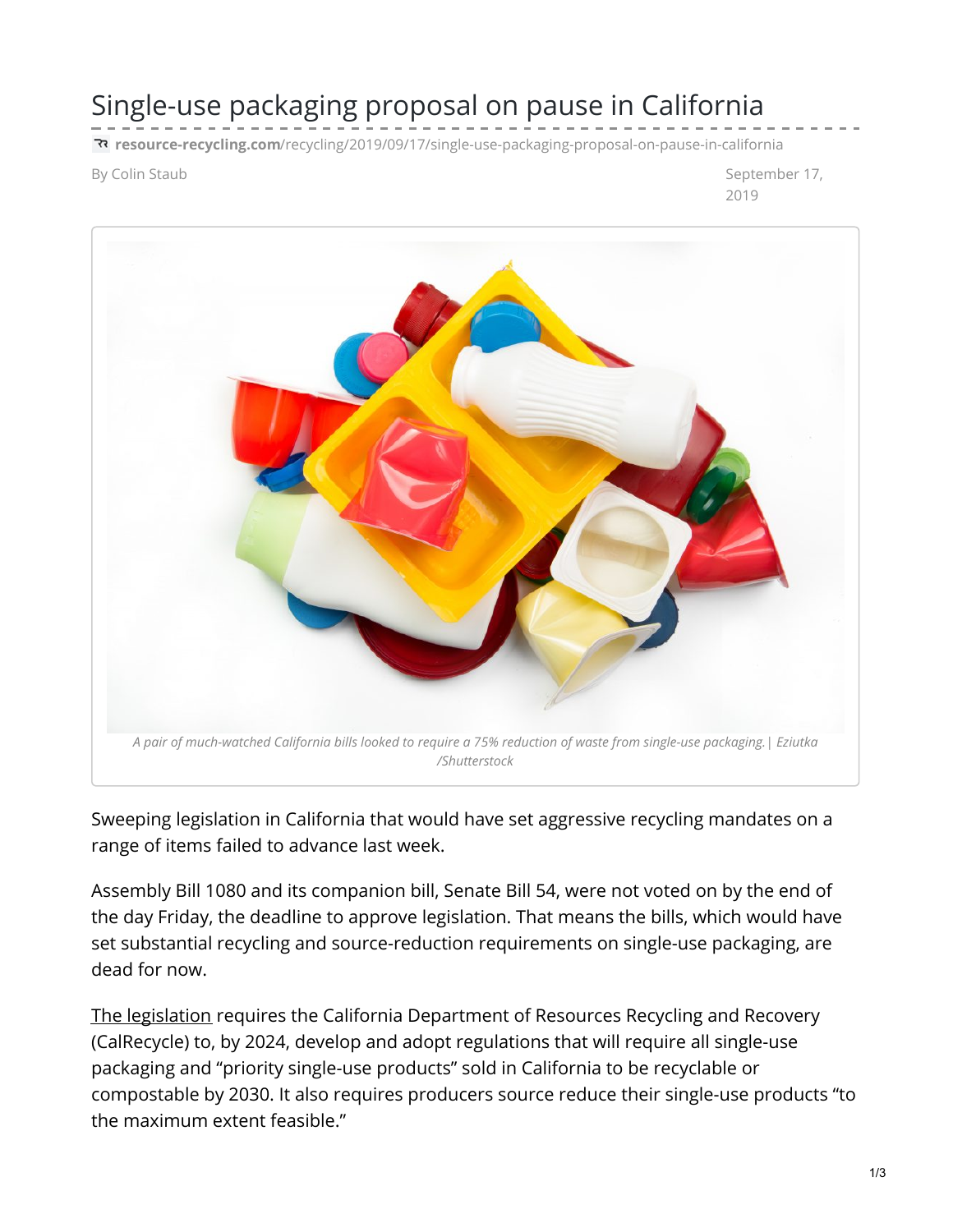Additionally, the bills mandate that the state "achieve and maintain" a 75% reduction of the waste generated from these single-use products. This can be met through source reduction, recycling or composting.

Besides single-use packaging, the bill identifies "priority single-use products" as foodservice ware such as plates, bowls, cups, utensils, stirrers and straws.

How these goals would carried through is largely up to CalRecycle, which would be required "to conduct extensive outreach to stakeholders and local agencies." CalRecycle would look into certain "specified regulator measures" that reduce single-use materials. One such measure that's laid out in the bill is extended producer responsibility (EPR). The legislation "authorizes CalRecycle to allow producers to implement extended producer responsibility programs if the program meets certain criteria and is approved by CalRecycle," according to a bill analysis from the Senate Environmental Committee.

Other specific regulator measures outlined in the bill text include recyclability labeling requirements, deposit systems, rolling out reusable and refillable delivery systems, advanced disposal fees, incentive programs and more.

The legislation went through numerous iterations during the session, up to and including several key revisions in the past week. In one significant change, the legislation moved from covering specifically single-use plastic materials to being written as a "material neutral" bill: The legislation was rewritten to cover single-use products made from any material, including paper and metals.

In an analysis laying out the impetus for the legislation, sponsors described the recycling challenges that California, alongside communities around the country, have faced in the past two years. The sponsors pointed to market fallout from China's import restrictions, global plastic pollution problems, recycling infrastructure shortfalls and a lack of Californian end markets.

## Industry positions

The bill was largely opposed by trade associations, with one key exception.

As of last week, groups in opposition included the American Forest & Paper Association (AF&PA), American Institute for Packaging and the Environment, the California Waste Recycling Association, the California Refuse Recycling Council, the EPS Industry Alliance, the Flexible Packaging Association, the Foodservice Packaging Institute and more.

The American Chemistry Council (ACC), however, changed its position from "opposed" to "neutral" last week, after several changes to the legislation reduced the group's concerns. A key change for ACC and Dow, which ended up supporting the bill, was making the legislation apply to other materials and not just plastic, Plastics News [reported](https://www.plasticsnews.com/news/california-softens-plastics-bill-acc-now-neutral-others-industry-still-oppose?utm_source=pn-sustainability-report&utm_medium=email&utm_campaign=20190912&utm_content=article1-headline) earlier this month.